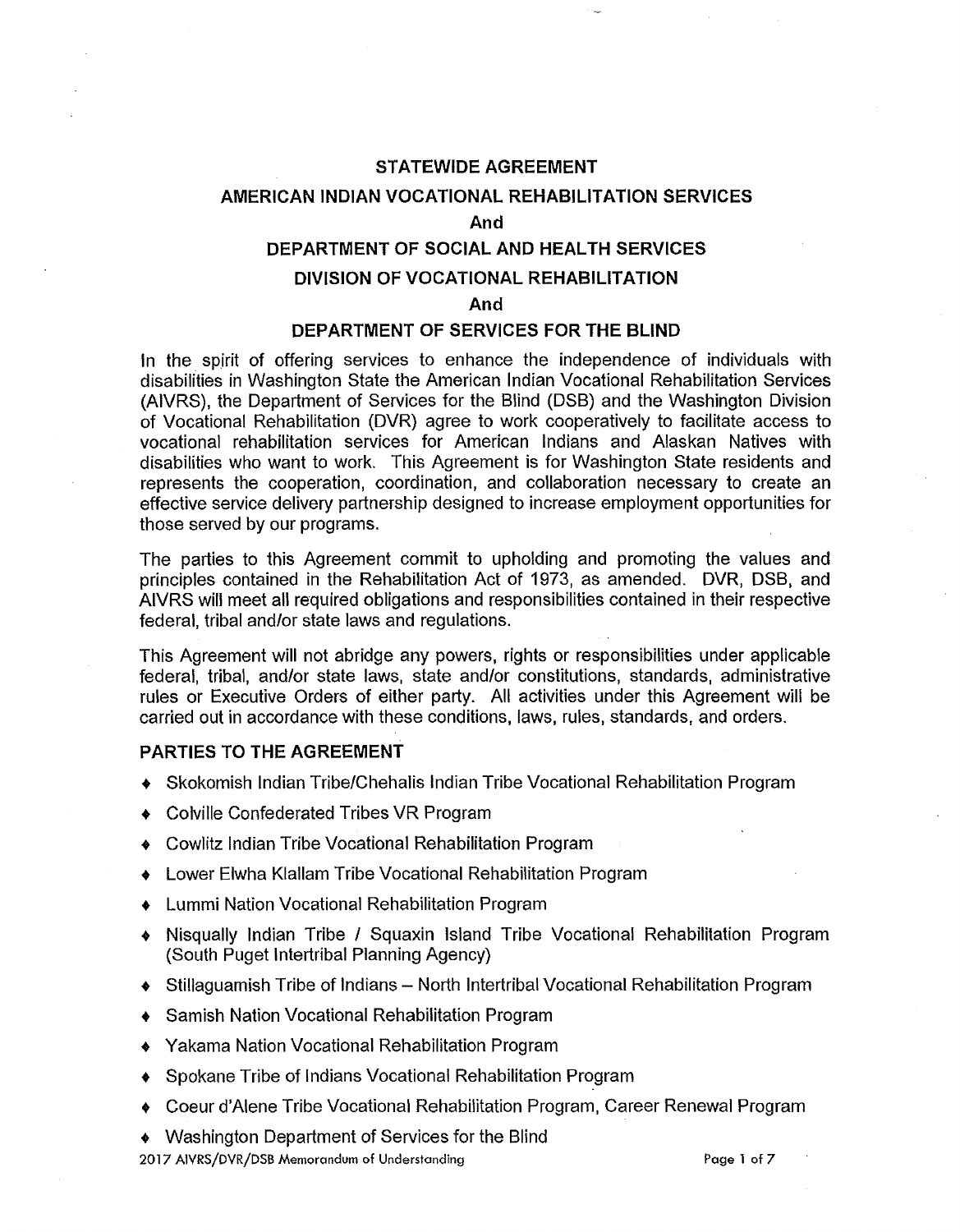• Washington Division of Vocational Rehabilitation

### **SERVICE POPULATION**

The Congress of the United States mandates DVR and DSB to serve all eligible individuals with disabilities within Washington State, including American Indians and Alaskan Natives who are members of federally recognized tribes.

The Congress of the United States mandates an AIVRS to provide vocational rehabilitation services to eligible American Indians and Alaskan Natives with disabilities living on or near a reservation. The defined service area and defined service population shall be established by the individual AIVRS.

#### **PURPOSE**

All AIVRS funded by Rehabilitation Services Administration (RSA) are required to have a written cooperative agreement with DVR and DSB.

All parties to this Agreement have a responsibility to provide quality vocational rehabilitation services to individuals with disabilities, to assist such individuals to become more empowered, more independent and economically self-sufficient through employment outcomes which provide each individual meaningful, gainful, and sustained work. Consistent with this responsibility, the goal of this Agreement is to ensure:

- 1. American Indians and Alaskan Natives receive the fullest scope of vocational rehabilitation services possible;
- 2. American Indians and Alaskan Natives are offered an informed choice of program, services and service providers;
- 3. A cooperative and service-oriented relationship is established and maintained between DVR, DSB and AIVRS; and
- 4. The individual programs and their consumers benefit from shared expertise, shared training, professional collaboration, and the enhanced capabilities that grow from this relationship.

This Agreement will not place restrictions on any program in the delivery of vocational rehabilitation services to American Indians and Alaskan Natives with disabilities, nor will it abridge the absolute rights of the individuals receiving services.

### **SHARED VALUES AND PRINCIPLES**

Parties to this Agreement agree to the following shared values and principles:

- AIVRS, DSB and DVR are equal partners with special sets of expertise in serving consumers successfully.
- Mutual respect for cultural contributions, traditions and values.
- The invaluable contributions and wisdom of our elders.
- Independence for people with disabilities.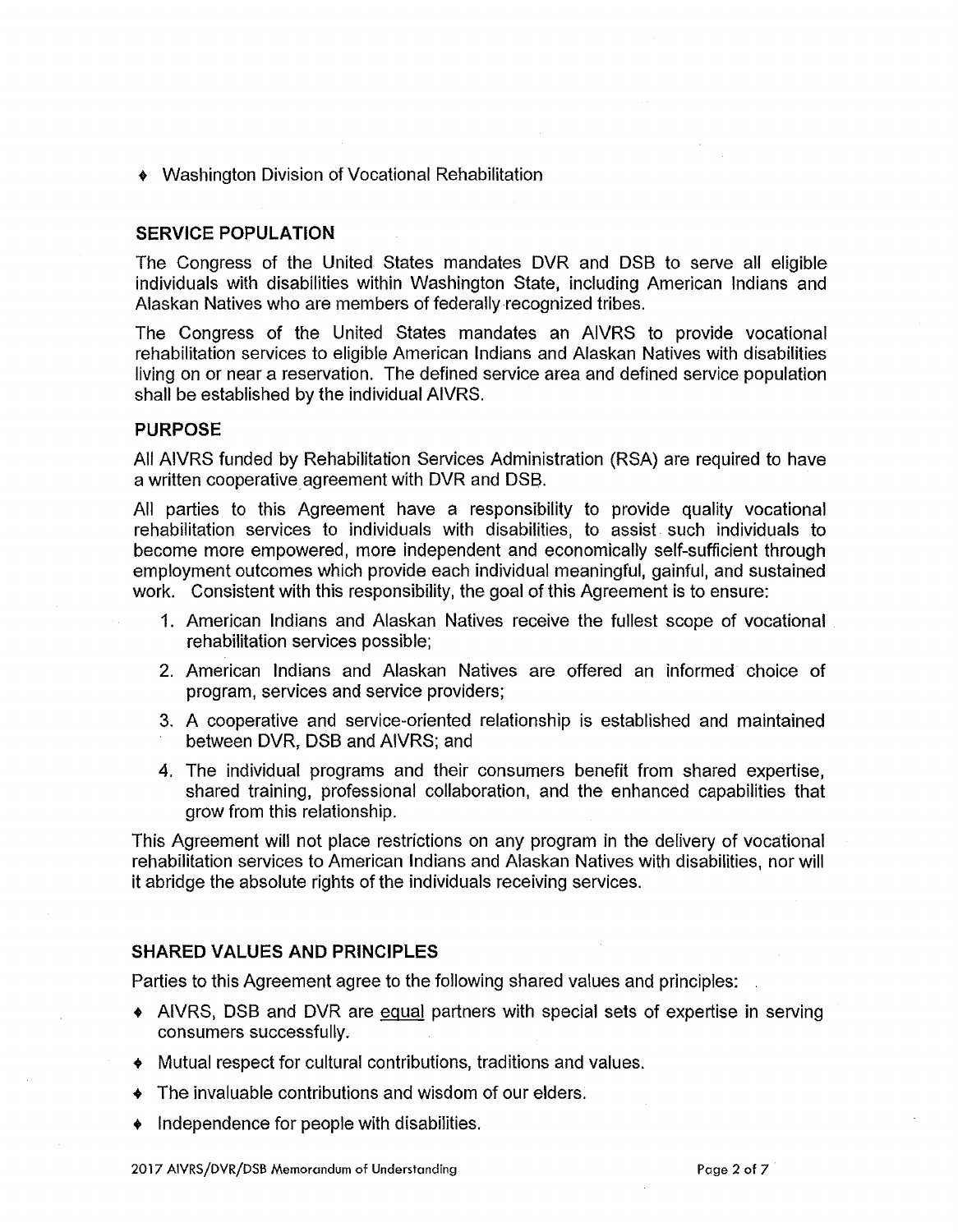- Individuals with disabilities can work.
- Informed choice.
- Cooperation among partners improves and expands employment opportunities for consumers of vocational rehabilitation programs.
- Successful vocational rehabilitation of American Indians and Alaskan Natives with disabilities requires the provision of professional and culturally appropriate services.

#### **PROGRAM COORDINATION**

All parties to this agreement will:

- Cooperate in providing vocational rehabilitation services to American Indians and Alaskan Natives with disabilities to ensure full access to all available resources.
- Jointly serve eligible American Indian and Alaskan Natives consumer cases when it is in the best interests of the individual.
- To the maximum extent possible, DVR and DSB will use existing information provided by the AIVRS to expedite eligibility determination.
- Obtain necessary releases of confidential information prior to sharing information about an individual with other parties under this Agreement.
- Provide consumers with appropriate referral information when they may be eligible and/or may prefer to co-enroll in vocational rehabilitation services from another party to this Agreement.
- Provide AIVRS and state vocational rehabilitation counselors with adequate time to work cooperatively on cases where an individual is being jointly served by both programs.
	- Programs will maintain separate case service records.
	- Invite respective vocational rehabilitation counselors to participate in case management activities at the earliest stage, identification of functional barriers to employment, plan development meetings, visits to work sites, and marketing outreach efforts.
	- Individualized Plans for Employment will, when appropriate, be jointly developed and accepted by each partner and consumer to assure delivery of a comprehensive level of services in a coordinated manner.
	- Make timely collaborative decisions on matters which affect the progress of consumer services, and ensure services are not duplicated.
	- Accommodate AIVRS and state vocational rehabilitation counselors with office space, as needed, to meet with American Indians and Alaskan Natives who wish to receive services at an AIVRS or state vocational rehabilitation office other than the office where the individual's vocational rehabilitation counselor is assigned.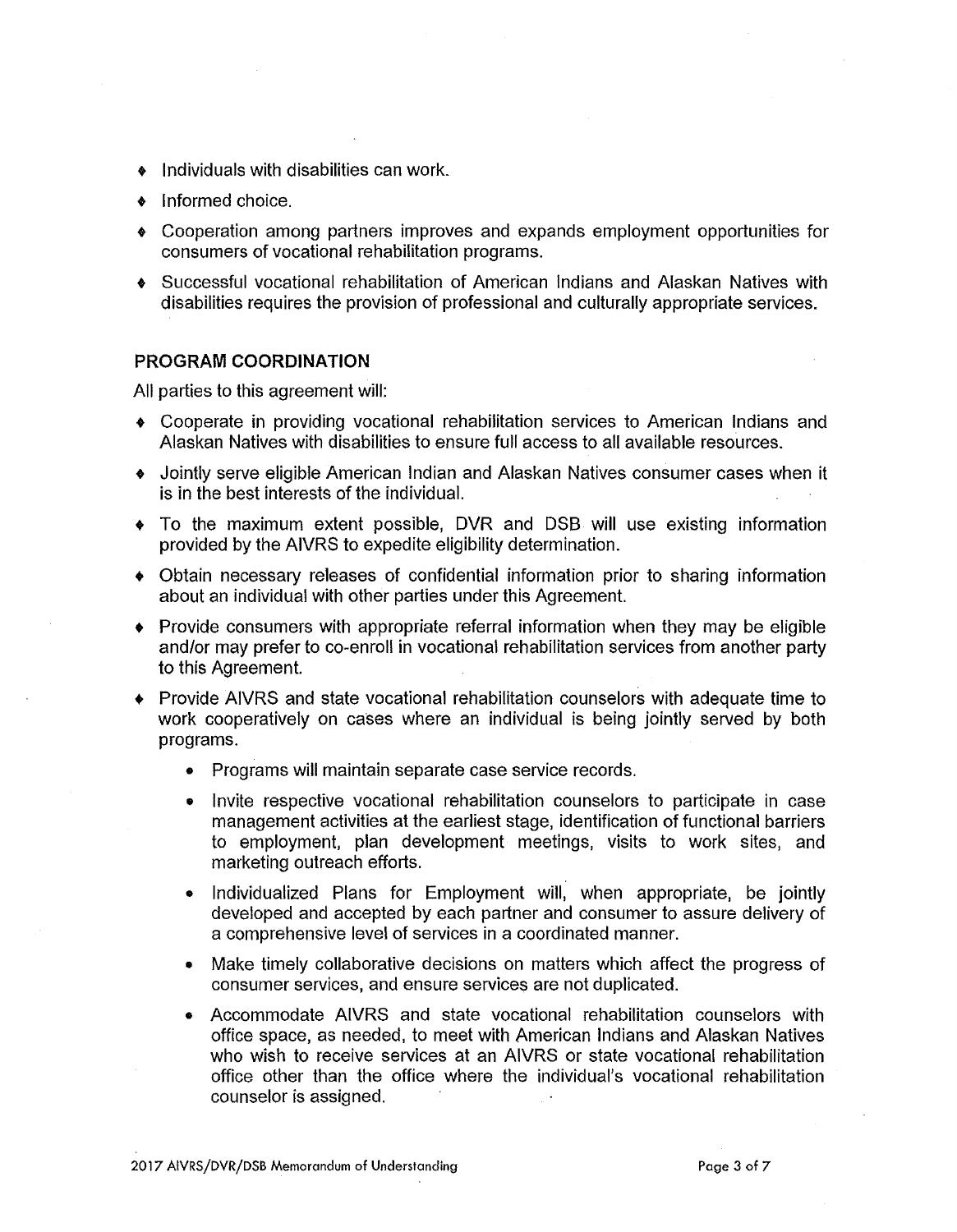- Agree that consumers maintain the right to seek assistance through established channels, including, but not limited to, the Client Assistance Program, Fair Hearing, Administrative Review and, where applicable, tribal courts.
- DVR and/or DSB may enter into a fee for services contract with the AIVRS to serve individuals who live within the program's established service delivery area but not within the AIVRS's service population.
- AIVRS, DVR and/or DSB will work together to identify and designate a VRC as tribal liaison within each office and/or area to meet with American Indian and Alaskan Native consumers and collaborate on consumer needs.
- AIVRS, DVR, and/or DSB will support staff, in particular liaisons, in attending each other's training opportunities and meetings (e.g. 7.01 meetings).
- OVR and DSB are committed to working together with AIVRS partners to identify and recruit qualified tribal members as applicants for current and future openings at all levels in the State VR programs. DVR and DSB will continue to develop job shadowing, internship and practicum opportunities to increase employment opportunities for tribal members.
- DVR and DSB are committed to providing mentoring, training, and promoting qualified tribal members to be successful in employment at all levels in the State VR programs.
- DVR and DSB will provide notification to tribes of potential funding opportunities. (i.e. grant notifications)
- In the event that AIVRS client service resources are no longer available, AIVRS, DVR and/or DSB partners will have a conversation about the availability of DVR and/or DSB resources to avoid interruption of client services. **See Appendix A, Tribal Contingency Plan.**

#### **EXCHANGE OF EXPERTISE**

AIVRS, DSB and DVR will:

- Meet at least annually to review program, service, or other issues that may arise.
- Maintain open communication to ensure program and consumer information of mutual concern is shared:
	- Computer technology related to providing vocational rehabilitation services, including the shared data systems.
	- Current information regarding Community Rehabilitation Programs and Independent Living Providers certified to provide services to consumers.
- Exchange training, collaboration, technical assistance, assessment tools, and other program information to enhance service delivery to American Indians and Alaskan Natives with disabilities.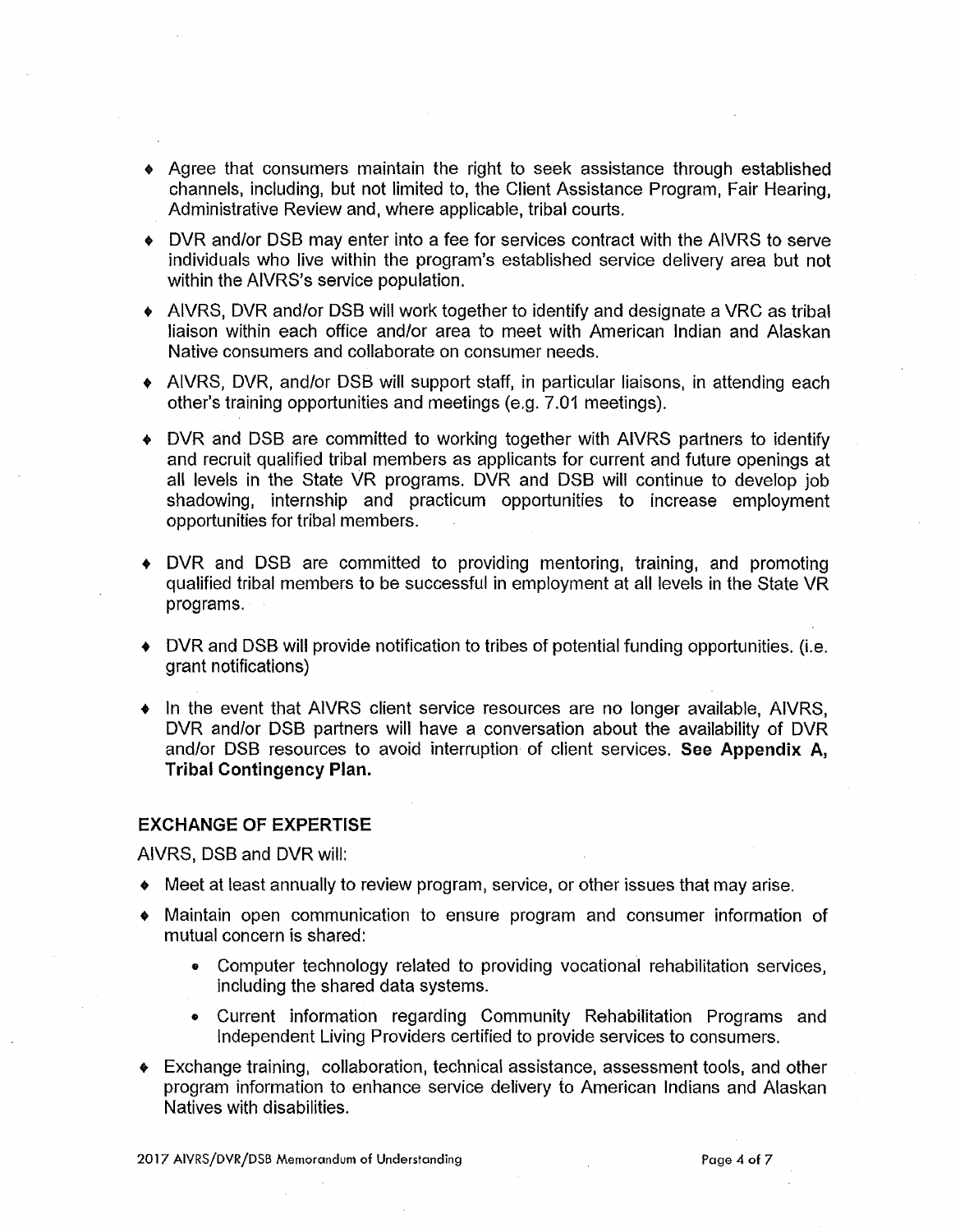- Parties will collaborate with one another in the development of joint curriculum for training.
- AIVRS, DSB and DVR will share information regarding training opportunities and include staff in training whenever possible and will offer training that will maximize cultural responsiveness and enhance ability to better meet the needs of American Indians and Alaskan Natives with disabilities.
- Area training sessions will incorporate training specific to the interaction between AIVRS, DVR, and DSB.
- Assist in accessing work related information through the Employment Security Department.

### **MODIFICATIONS AND TERMINATION OF THIS AGREEMENT**

This Agreement is intended to be a living document, changing as necessary, to meet the needs of the parties and the service population. Amendments, revisions and addenda to this Agreement shall be entered into with mutual agreement of the parties  $\blacksquare$ noted.  $\blacksquare$ 

This Agreement may be terminated by any party; such termination must be delivered, in writing, (30) thirty days in advance, to all parties. By such termination, no party may nullify obligations incurred prior to the effective date of the termination.

Directors of Tribal Vocational Rehabilitation programs, DVR and DSB will meet annually to review the MOU and consider amendments. These meetings should include: DVR and DSB Directors, DVR Area Managers and DSB Field Services Team Leaders, Field Services Chiefs, DVR Statewide Tribal Liaison; and selected Vocational Rehabilitation Supervisors/Tribal Liaisons.

#### **TERM**

This cooperative Agreement shall take effect from the date of signature and shall continue, without disruption, until an annual review is completed and agreed upon by all parties, unless amended as noted above.

### **GENERAL PROVISIONS**

Nothing in the Agreement shall be construed as a waiver of the sovereign immunity of the tribes.

Signature by DVR, DSB and each AIVRS official will engage the MOU for that AIVRS.

If any element of this Agreement is determined to be invalid, the remainder of the provisions within this Agreement will not be affected.

### **SIGNATORIES TO THE AGREEMENT**

- Chehalis Indian Tribe/ Skokomish Indian Tribe Vocational Rehabilitation Program
- Colville Confederated Tribes VR Program
- Cowlitz Indian Tribe Vocational Rehabilitation Program 20 **l** 7 AIVRS/DVR/DSB Memorandum of Understanding Page 5 of 7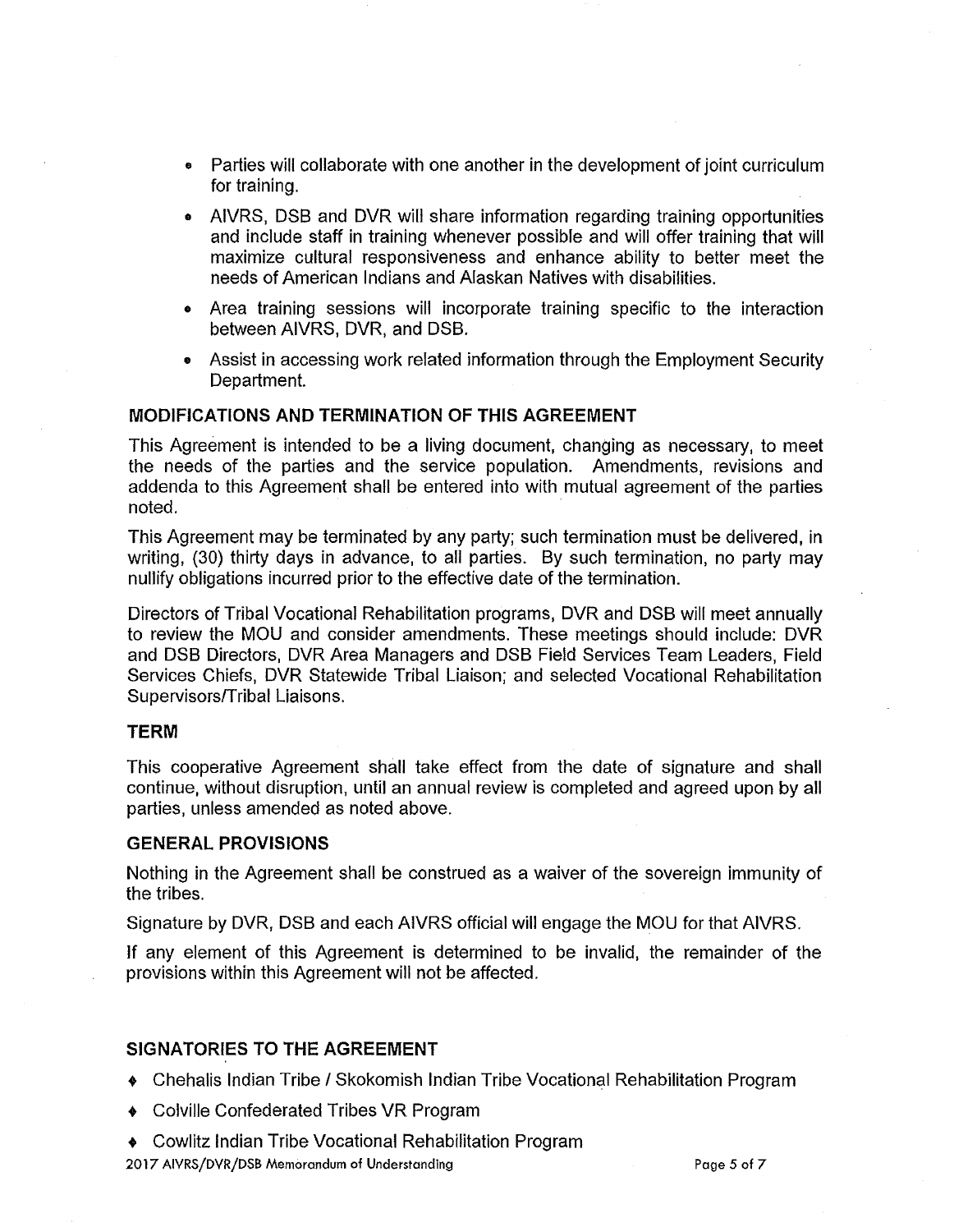- Lower Elwha Klallam Tribe Vocational Rehabilitation Program
- Lummi Nation Vocational Rehabilitation Program
- Nisqually Indian Tribe / Squaxin Island Tribe (South Puget lntertribal Planning Agency Vocational Rehabilitation Program)
- Stillaguamish Indian Tribe North Intertribal Vocational Rehabilitation Program
- Samish Nation Vocational Rehabilitation Program
- Yakama Nation Vocational Rehabilitation Program
- Spokane Tribe of Indians Vocational Rehabilitation Program
- Coeur d'Alene Tribe Vocational Rehabilitation Program, Career Renewal Program
- Washington Department of Seryices for the Blind
- Washington Division of Vocational Rehabilitation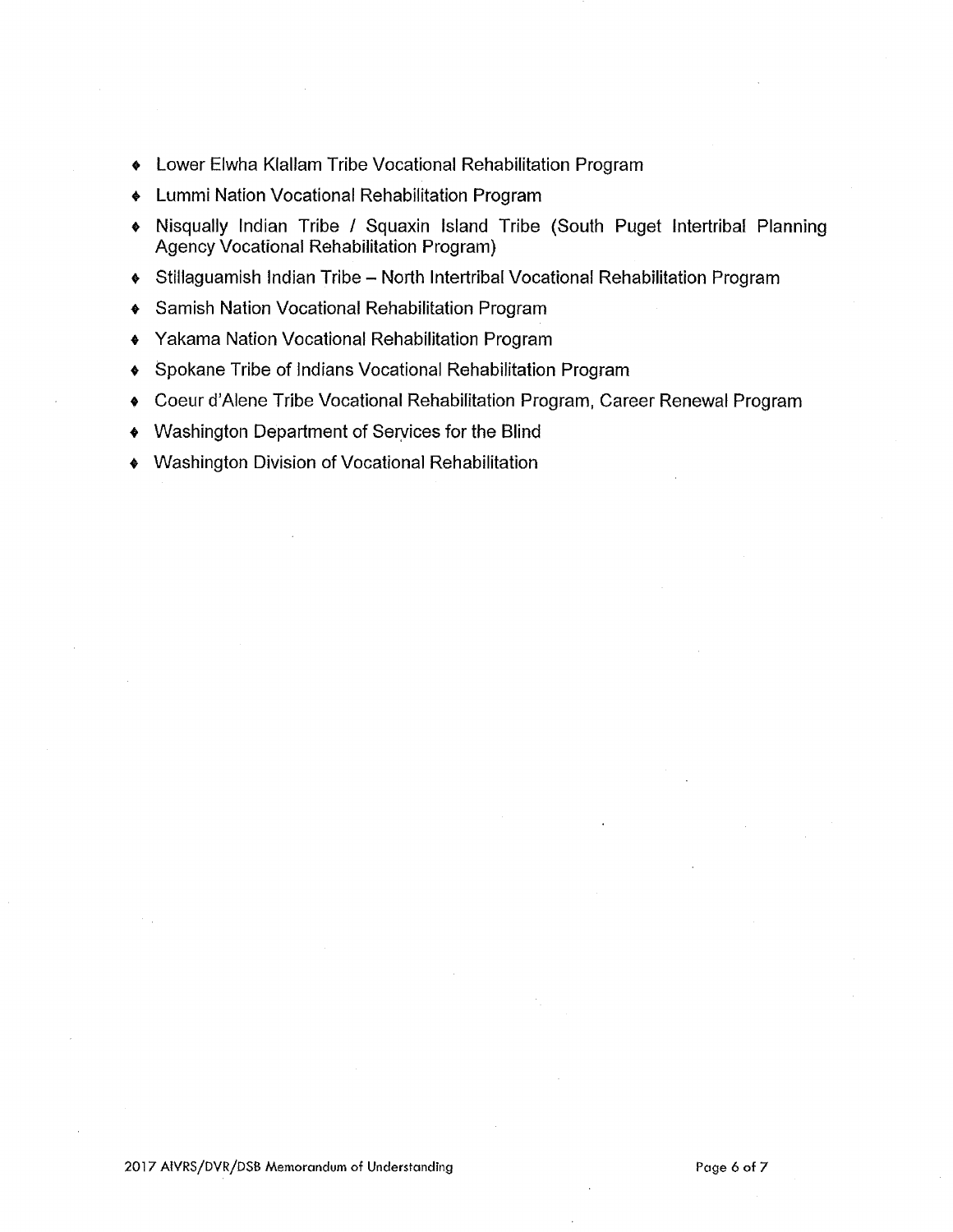**STATEWIDE AGREEMENT AMERICAN INDIAN VOCATIONAL REHABILITATION SERVICES And DEPARTMENT OF SOCIAL AND HEAL TH SERVICES DIVISION OF VOCATIONAL REHABIL.ITATION And DEPARTMENT OF SERVICES FOR THE BLIND** 

**SIGNATORIES:** 

<sup>10</sup> Louvelle de la Vierne de la 10/3

*ty{/r;,* Andres Aguirre Date

Director Department of Services for the Blind

Director<br>Division of Vocational Rehabilitation

JoDe L Goudy **Date** 

**Chairman** Yakama Tribal Nation

2017 AIVRS/DVR/DSB Memorandum of Understanding Page 7 of 7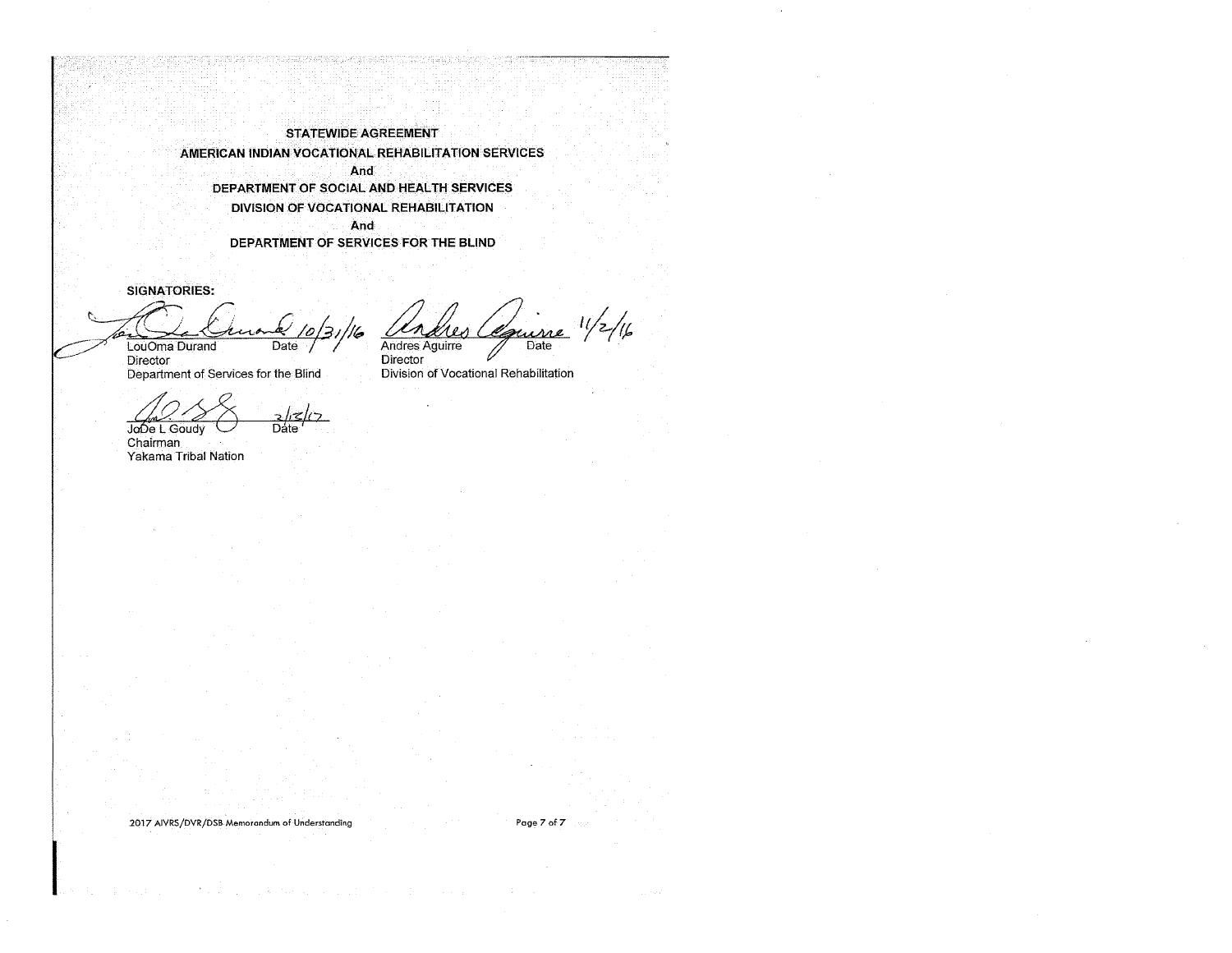## **STATEWIDE AGREEMENT AMERICAN INDIAN VOCATIONAL REHABILITATION SERVICES And DEPARTMENT OF SOCIAL AND HEALTH SERVICES DIVISION OF VOCATIONAL REHABILITATION And DEPARTMENT OF SERVICES FOR THE BLIND**

**SIGNATORIES:** 

Jan Laura 10/31/16 Andres Courrie 1/2/16 **Director** 

Date

Department of Services for the Blind

William Nyall Chair Cowlitz Tribal Coun

**Director** Division of Vocational Rehabilitation

 $\mathbf{a}$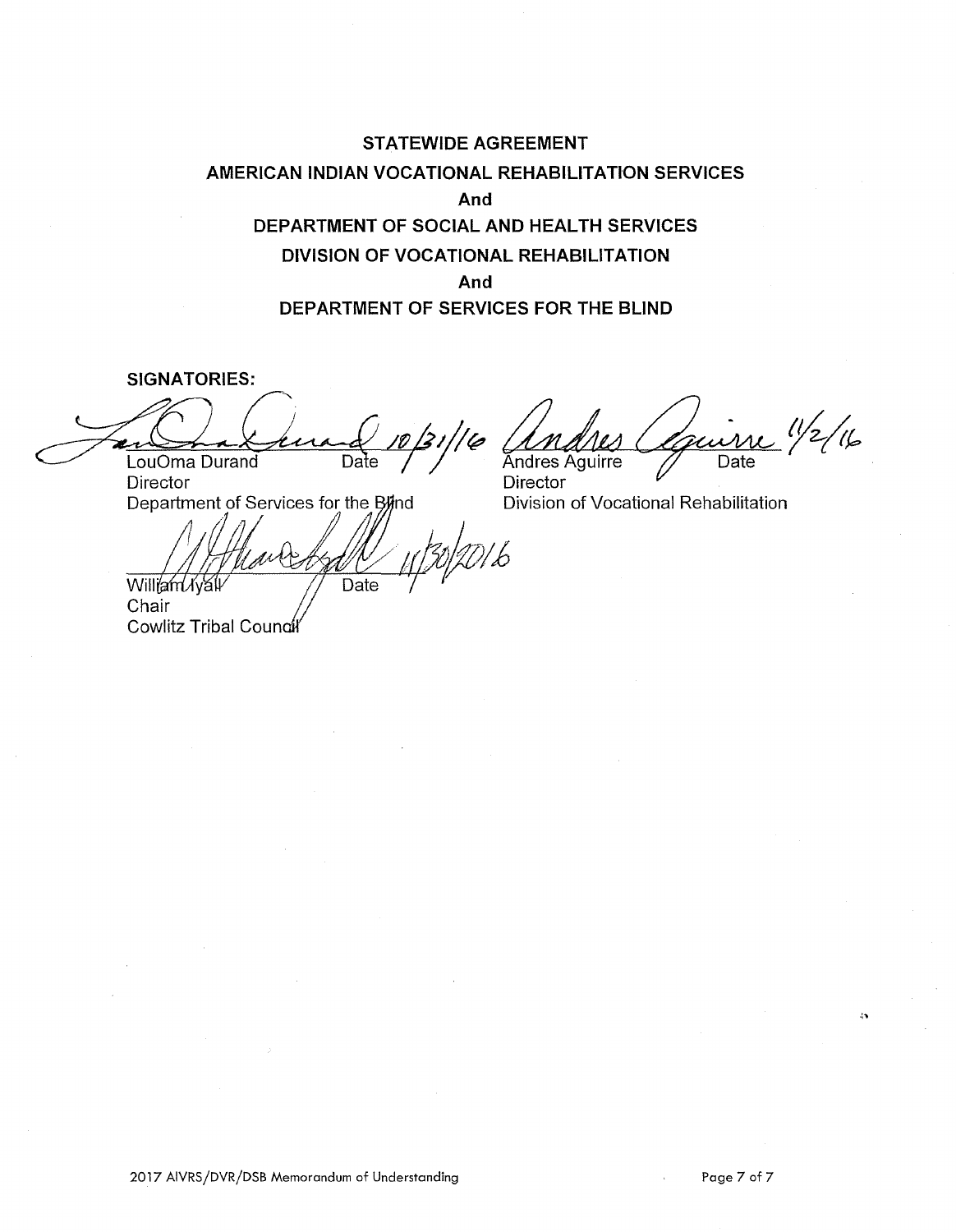**STATEWIDE AGREEMENT AMERICAN INDIAN VOCATIONAL REHABILITATION SERVJCES And DEPARTMENT OF SOCJAL ANO HEAL TH SERVICES OtVISION OF VOCATIONAL REHABILITATION And DEPARTMENT OF SERVICES FOR THE BLIND** 

**SIGNATORIES:** 

 $\hat{L}$  ,  $\hat{L}$ 

**Combinance** 10/31/16 LouOma Durand Date **Director** 

Department of Services for the Blind

*/* /\  $-$ Michael Merchand  $\sqrt{V}$  Date

**Chair** 

Confederated Tribes of the Colville Rerservation

 $~\frac{1}{\frac{1}{\frac{1}{\sqrt{6}}}}$ Andres Aguirre

**Director** Division of Vocational Rehabilitation

Page 7 of 7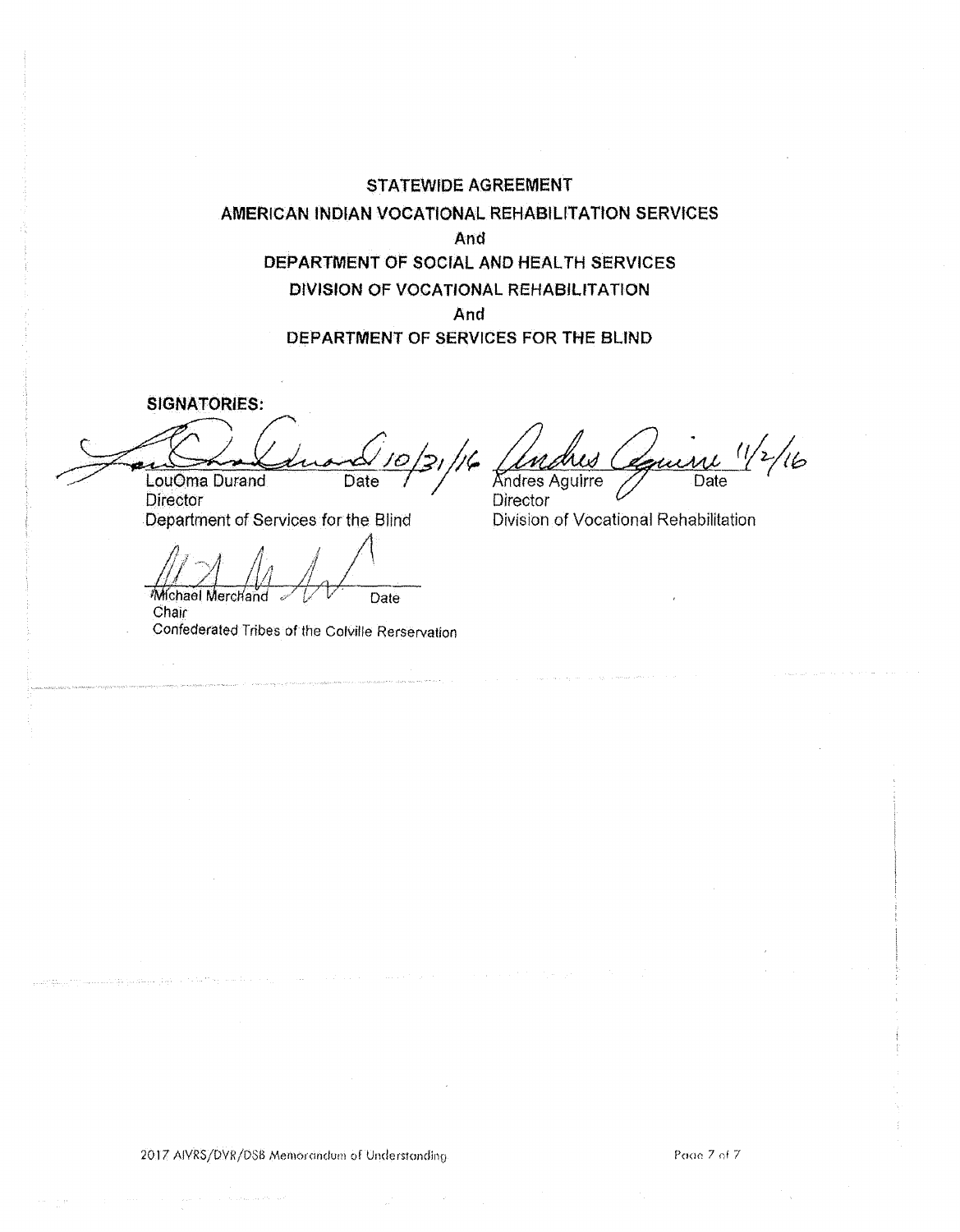**STATEWIDE AGREEMENT AMERICAN INDIAN VOCATIONAL REHABILITATION SERVICES And DEPARTMENT OF SOCIAL AND HEALTH SERVICES DIVISION OF VOCATIONAL REHABILITATION And DEPARTMENT OF SERVICES FOR THE BLIND** 

SIGNATORIES:

SIGNATORIES:<br>Contract 10/31/16 Andres Courne 1/2/16 Andres *Aguine* 1/2/16

**Director** Director Department of Services for the Blind Division of Vocational Rehabilitation

 $\int_{0}^{1}$  <sup>(ellow</sup>) 1x-9-16

Chief Allen **Date** Chairman Coeur d'Alene Tribe Vocational Rehabilitation Program Career Renewal Program

2016 AIVRS/DVR/DSB Memorandum of Understanding Page 7 of 7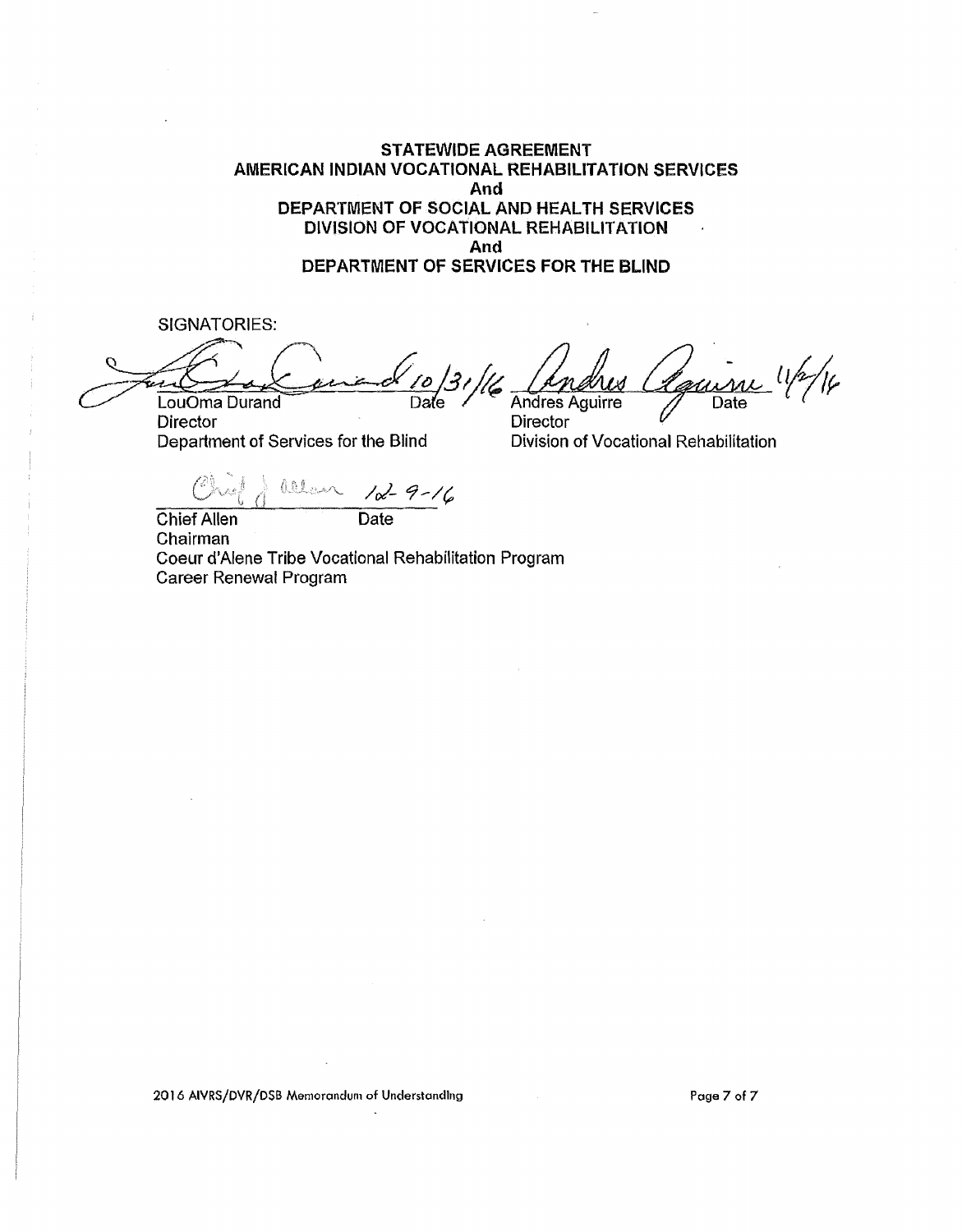# **STATEWIDE AGREEMENT AMERICAN INDIAN VOCATIONAL** REHABILITATION SERVICES **And DEPARTMENT OF SOCIAL AND HEAL TH SERVICES DIVISION OF VOCATIONAL REHABILITATION And DEPARTMENT OF SERVICES FOR THE BLIND**

**SIGNATORIES:**  *-r~~~~~~~~/l§:\_07\_/4;31 f?,*  LouOma Durand 10/31/16 *(Andres Véguirre <sup>11/2</sup>/16*<br>LouOma Durand Date / <sup>Andres</sup> Aguirre Date

Director **Director**<br>Director Department of Services for the Blind **Division** 

Division of Vocational Rehabilitation

Date

Thomas Wooten **Chair** Samish Indian Nation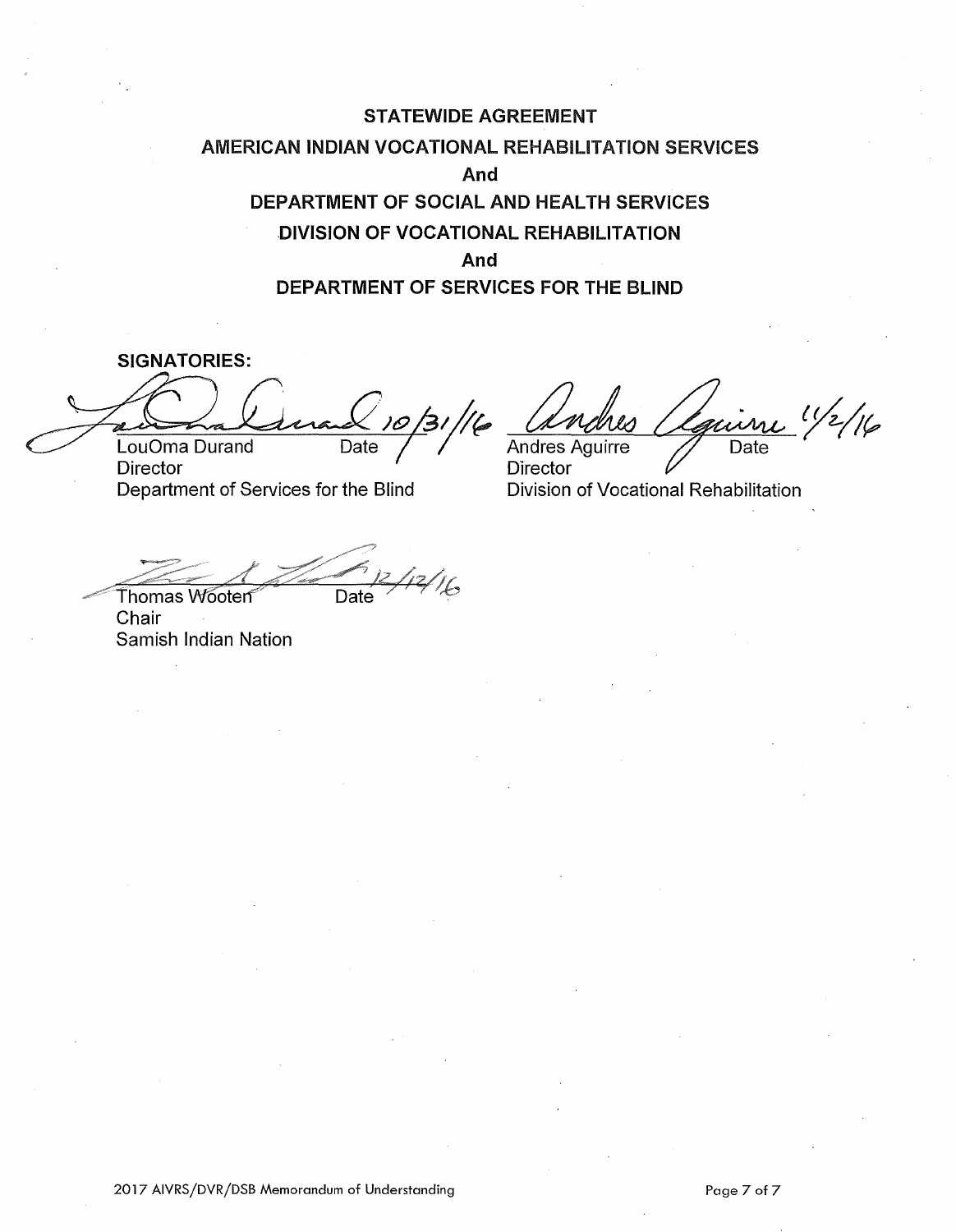# **STATEWIDE AGREEMENT AMERICAN INDIAN VOCATIONAL REHABILITATION SERVICES And DEPARTMENT OF SOCIAL AND HEALTH SERVICES DIVISION OF VOCATIONAL REHABILITATION And DEPARTMENT OF SERVICES FOR THE BLIND**

**SIGNATORIES:** 

LouOma Durand Date

Director<br>Director<br>Division of Vocational Rehabilitation Department of Services for the Blind

,· <u>Charlus mutus 12-14-16</u> Charles Miller **Date** 

**Chair** Skokomish Indian Tribe

-<br><u>Cone</u> 1/2/16<br>Date

Andres Aguirre

OS UNCISHSC

 $2102 LLM$ 

danada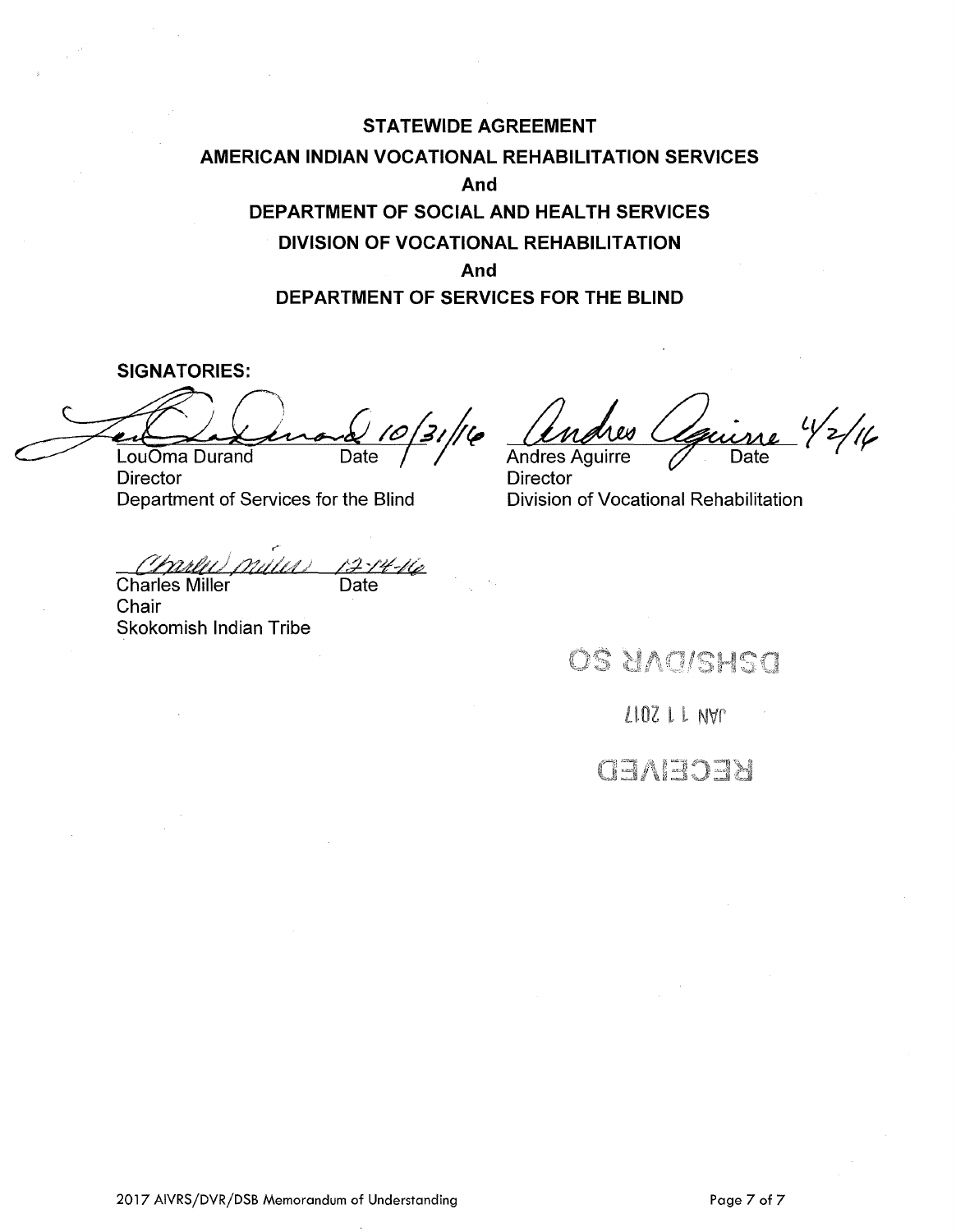# **STATEWIDE AGREEMENT AMERICAN INDIAN VOCATIONAL REHABILITATION SERVICES And DEPARTMENT OF SOCIAL AND HEALTH SERVICES DIVISION OF VOCATIONAL REHABILITATION And DEPARTMENT OF SERVICES FOR THE BLIND**

**SIGNATORIES:**  SNATORIES:<br>(Quand 10/31/16 Lou Oma Durand Date

**Director** Department of Services for the Blind

 $\bigwedge$ 

William Smith www.vey Jones Date  $Executive$  Director $($ South Puget lntertribal Planning Agency

<u>Modres Céguine</u> 1/2/16

**Director** ·Division of Vocational Rehabilitation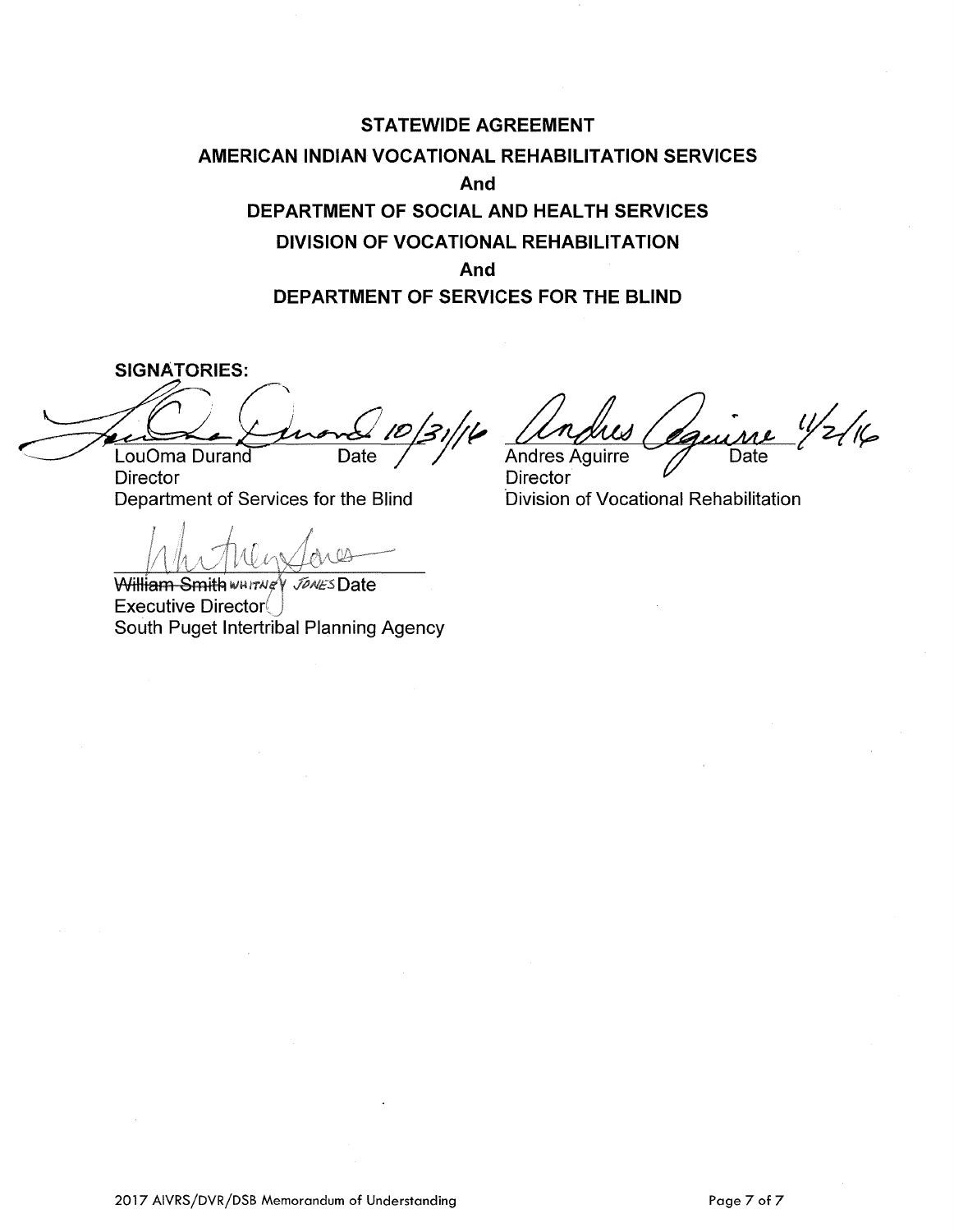# **STATEWIDE AGREEMENT AMERICAN INDIAN VOCATIONAL REHABILITATION SERVICES And DEPARTMENT OF SOCIAL AND HEAL TH SERVICES DIVISION OF VOCATIONAL REHABILITATION And DEPARTMENT OF SERVICES FOR THE BLIND**

**SIGNATORIES:** 

 $\sim$ 

SIGNATORIES:<br>Couoma Durand Date 10/31/16 *dn.dius Course* 1/2/16 <u>Loudma Durand Date</u> / 0/31/16 <u>Undres</u>

Director **Director** Director

Barol Express 11/30th

Carol Evans Date Chairwoman Spokane Tribe of Indians

Department of Services for the Blind Division of Vocational Rehabilitation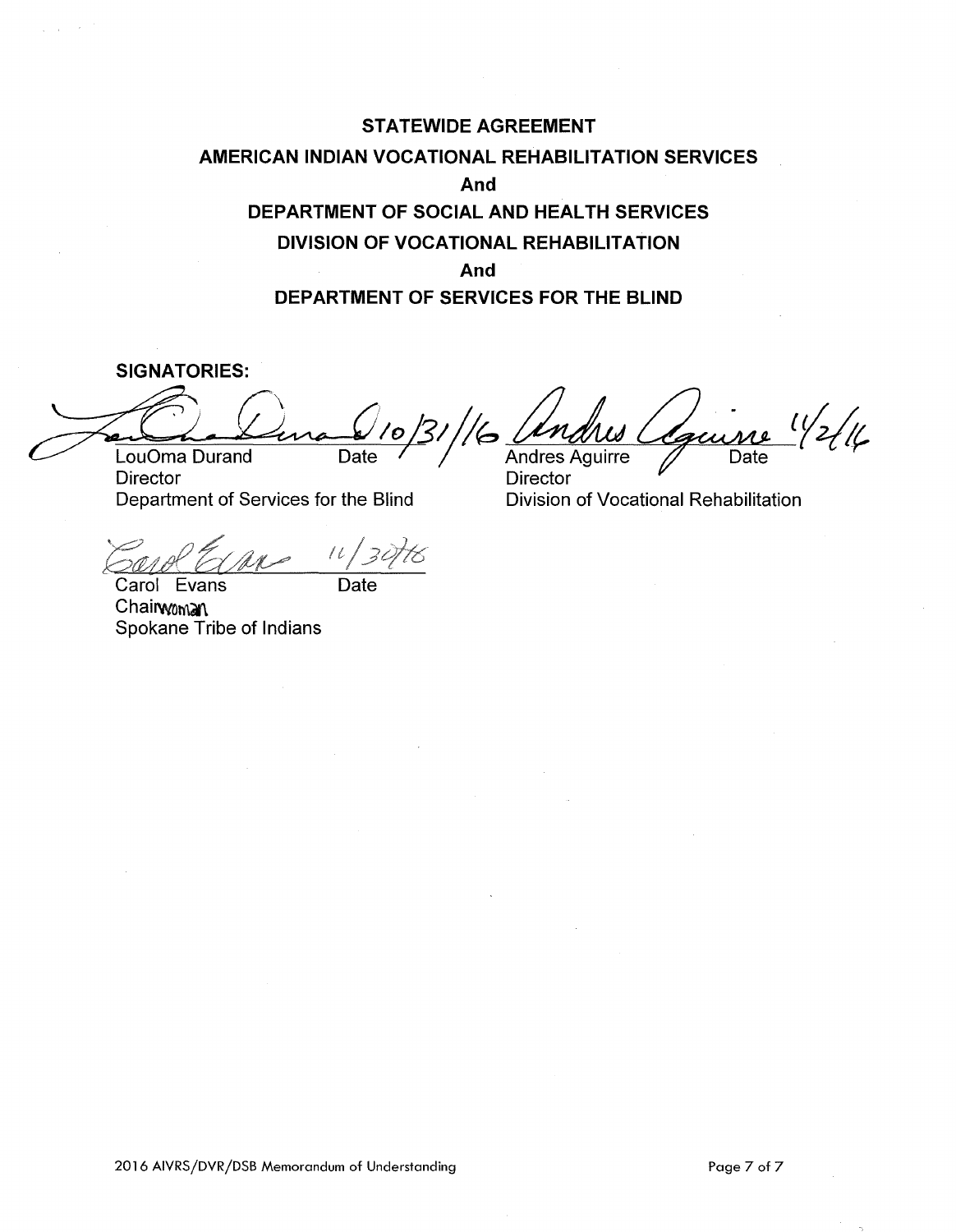RECEIVED

**NOV 17 2016** 

## STATEWIDE AGREEMENT

## **DSHS/DVR SO** AMERICAN INDIAN VOCATIONAL REHABILITATION SERVICES

**And** 

# **DEPARTMENT OF SOCIAL AND HEAL TH SERVICES DIVISION OF VOCATIONAL REHABILITATION And**

**DEPARTMENT OF SERVICES FOR THE BLIND** 

SIGNATORIES: LouOma Durand Date

Director Department of Services for the Blind

9 avr 1 pm

David Lopeman **Date** Chair Squaxin Island Tribal Council

 $\sqrt[3]{216}$ Date

Andres Aguirre Director<br>Division of Vocational Rehabilitation